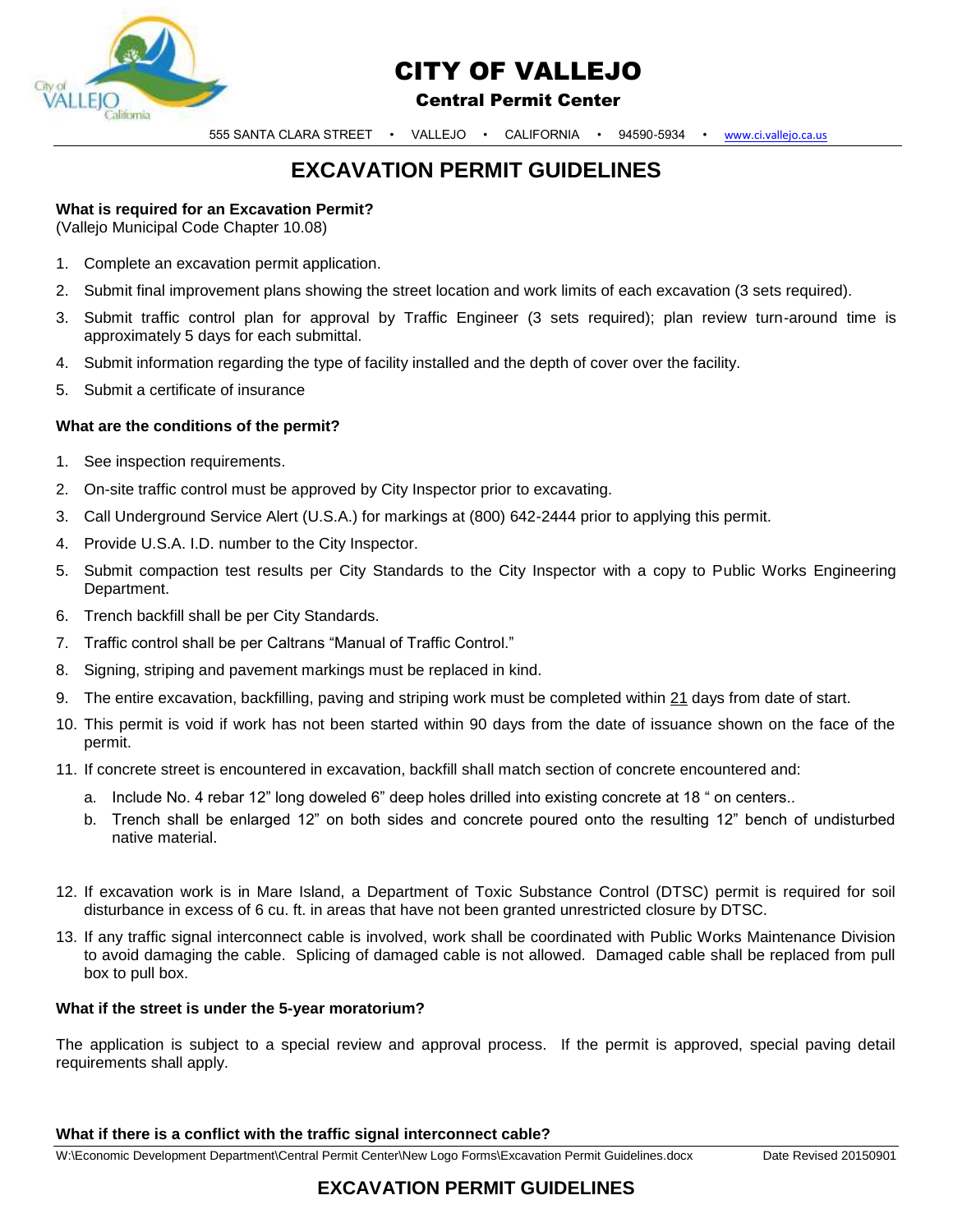The work shall be coordinated with Public Works Maintenance Division to avoid damaging the cable. Splicing of damaged cable is not allowed. Damaged cable shall be replaced from pull box to pull box.

#### **What if I am installing a monitoring well?**

If the permit is for installation of a monitoring well, the bond will not be released until the well has been abandoned and roadway has been restored.

#### **Are there any bonding requirements?**

- 1. For work performed by utility company's forces, no bonds are required.
- 2. For work performed by a contractor, a surety bond or cash bond is required in the amount of the value of the backfill and paving work. The City will estimate the required bond based on the length of trench and the cost of the work. This bond shall be in full force for up to one year after project completion.

#### **I might revise my plans, what should I do?**

Revisions to the approved plans within City right-of-way should be submitted to Public Works Engineering and approved by the City Engineer (3 sets required).

#### **What are the fees for an Excavation Permit?**

1. Permit Fee.

See excavation permit current fee schedule

2. Inspection Fees.

See excavation permit current fee schedule

3. Technology Fee. Add 4% of the permit fee and inspection fees.

The City will estimate, based on the length of the total excavation, including directional boring, retaining wall foundation excavation and pile installation, the amount of inspection time required and cost of the inspection work. The inspection fee must be paid prior to issuance of the permit.

#### **Do I need any Insurance?**

The contractor shall take out and maintain, in the name of the contractor and the City during the life of the permit, such comprehensive general liability insurance as shall protect himself/herself, the City, its officers, officials, directors, employees, and agents from claims which may arise from operations under the Permit, whether such operations be by himself/herself, by the City, its officers, officials, directors employees or agents, any sub-contractors, or by anyone directly or indirectly employed by them. This liability insurance shall include, but shall not be limited to, protection against claims arising from bodily and personal injury and property damage resulting from the contractor's, City's or sub-contractor's operations, use of owned or non-owned vehicles, products, and completed operations.

#### **How much insurance do I need?**

The amounts of insurance shall not be less than the following:

Combined Single Limit coverage applying to Bodily and Personal Injury and Property Damage Liability: \$2,000,000

The following endorsements or conditions must be attached to the policy(ies):

- 1. The policy must cover personal injury as well as bodily injury.
- 2. The policy must complete contractual liability. Any exclusions of contractual liability as to bodily or personal injury or property damage must be eliminated.
- 3. Broad form property damage must be afforded.
- 4. Deletion of explosion, collapse and underground (XCU) property damage exclusion.
- 5. Cross liability and severability of interest clause.

W:\Economic Development Department\Central Permit Center\New Logo Forms\Excavation Permit Guidelines.docx Date Revised 20150901